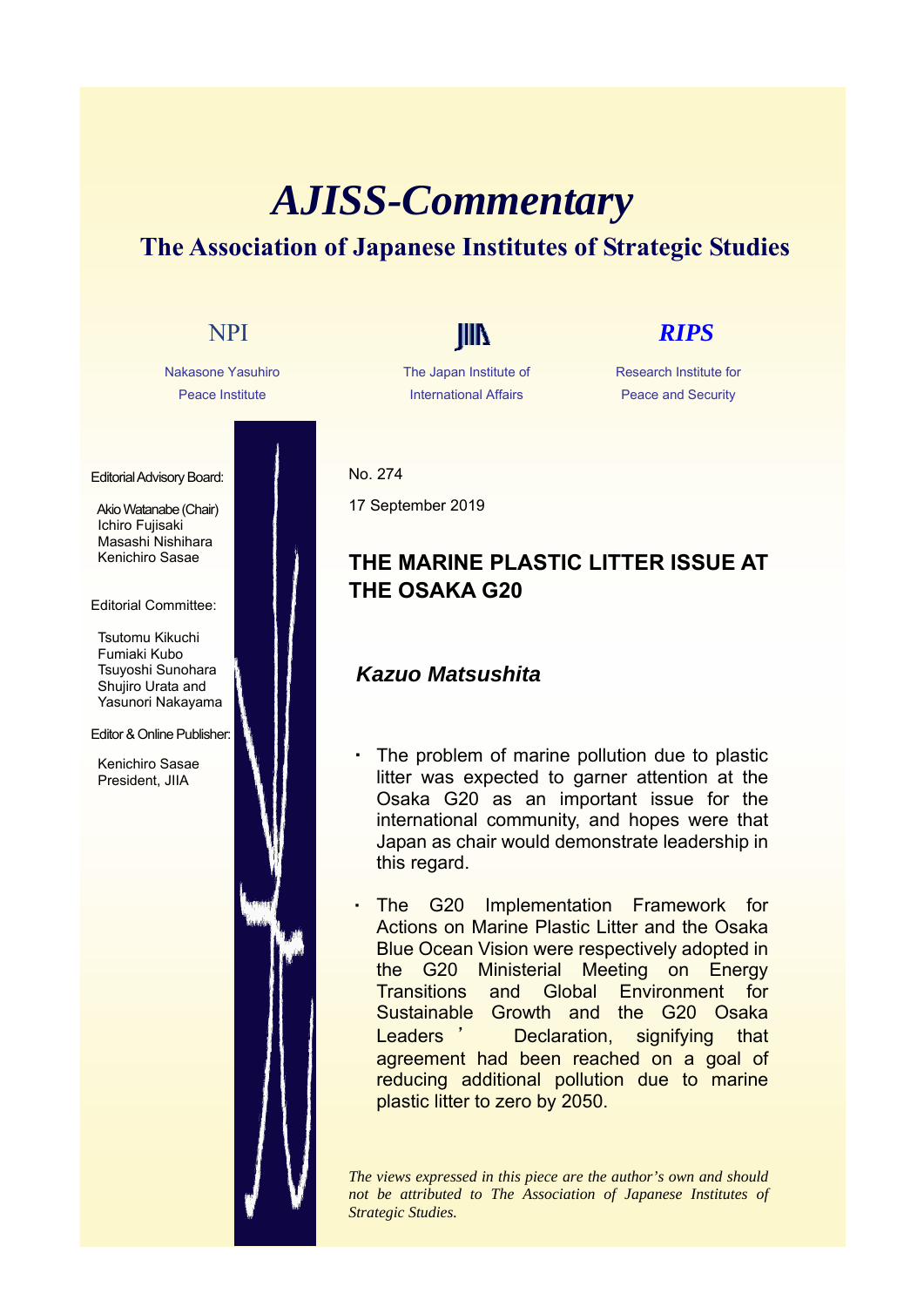・ To achieve this goal and steadily reduce marine plastic litter, effective frameworks should be bolstered and countermeasures carefully implemented in Japan, and Japan's waste disposal systems should be put to good use in improving the disposal capabilities of countries in Asia and elsewhere.

The issue of maritime pollution due to plastic litter garnered attention at the G20 Summit held in Osaka in June of this year. Japanese government officials, together with their US counterparts, drew international criticism at last year's G7 summit for refusing to sign on to the Ocean Plastics Charter that included numerical targets for reducing plastic litter, and Japan was urged to exercise leadership on this issue at the G20. Accordingly, the government presented its Plastic Resource Recycling Strategy $^1$  on May 31 and went into the G20 meeting advocating proper processing and 3R initiatives within Japan and greater contributions internationally.

As much as eight million tons of plastic are currently thrown into the sea each year, and oceans are now polluted with 150 million tons of plastic litter. It has been forecast that, by 2050, this plastic waste will be equivalent in volume to all the fish in the oceans<sup>2</sup>. Concerns have also been raised about the impacts of microplastics less than 5mm in size, and the adverse effects of microplastics on ecosystems and the health hazards posed by eating seafood from such ecosystems present new environmental risks.

The world's annual production of plastic has grown twenty-fold over the past 50 years. The plastic flushed into the oceans comes mainly from China, Indonesia, the Philippines and other Asian countries<sup>3</sup>, and Japan ranks second only to the US in per capita volume of plastic litter.

The dirty plastic waste generated by Japan and developed Western countries has been exported primarily to Asian countries in the name of resource recycling, but the inadequate processing capabilities of many Asian countries have resulted in numerous examples of unrecycled plastic being discarded into

 $\frac{2}{3}$  Id.

1

<sup>&</sup>lt;sup>1</sup> Plastic Resource Recycling Strategy: https://www.env.go.jp/press/files/jp/111747.pdf

<sup>3</sup> Ministry of Environment, Japan, "The Marine Plastic Litter Issue" (February 2019)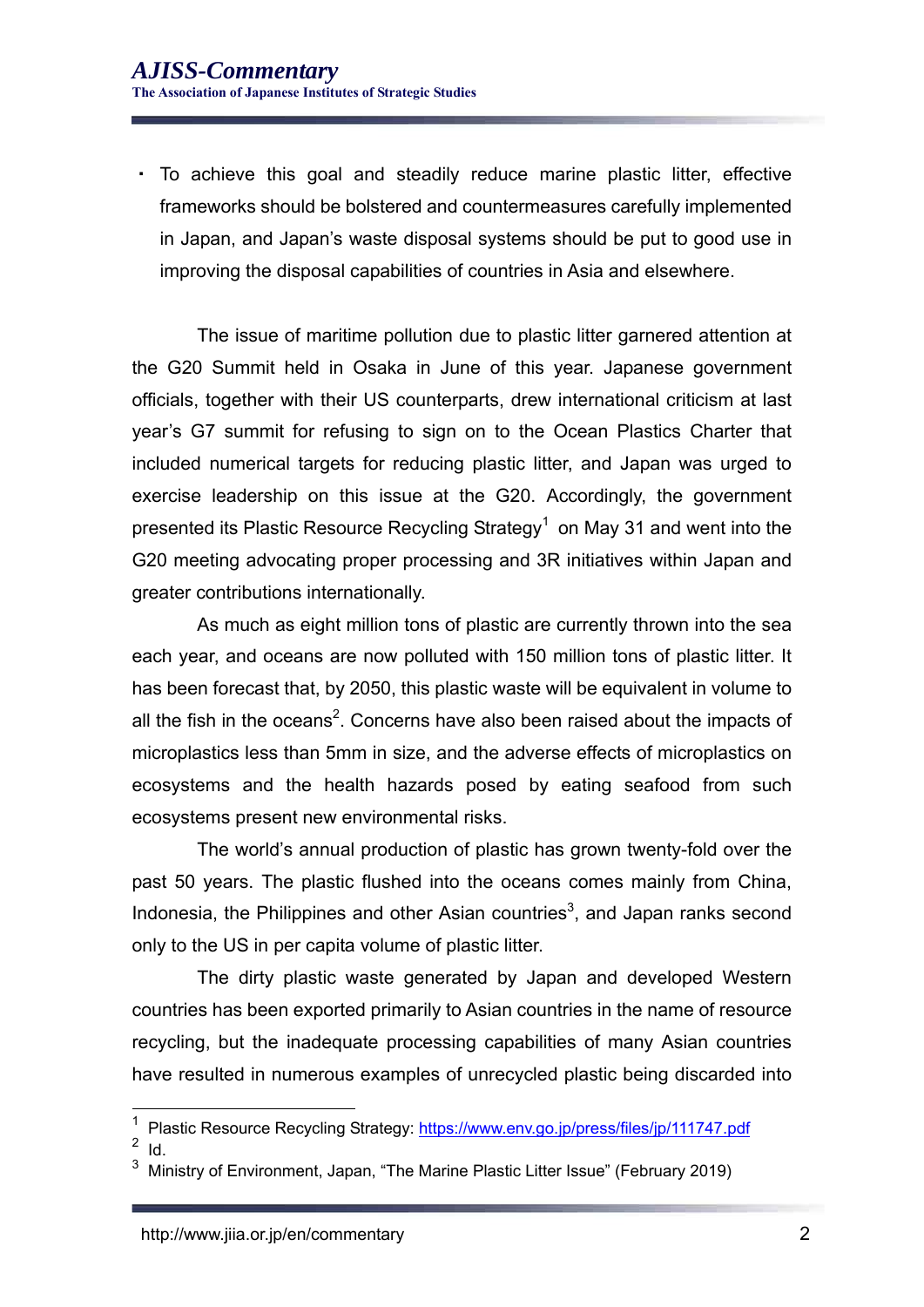the ocean. Recycling and incineration/landfill disposal have not kept pace with the expansion of plastic litter, and plastic that has not been properly processed or that has been intentionally discarded finds its way from rivers and beaches into the sea. It is essential that efforts be made to reduce the use of plastic, particularly single-use plastic, from which the marine plastic litter derives.

The G20 Ministerial Meeting on Energy Transitions and Global Environment for Sustainable Growth reached agreement on creating an international framework – the G20 Implementation Framework for Actions on Marine Plastic Litter<sup>4</sup> – under which G20 countries would implement voluntary countermeasures to reduce marine plastic litter and continuously report and share information on their efforts.

The G20 Osaka Leaders' Declaration<sup>5</sup> also stated: "…we share, and call on other members of the international community to also share, as a common global vision, the "Osaka Blue Ocean Vision" that we aim to reduce additional pollution by marine plastic litter to zero by 2050 through a comprehensive life-cycle approach…" Bolstering effective frameworks that help achieve this goal and that lead to steady reductions in marine plastic litter is an issue that must be addressed in future.

Revisions to the Basel Convention proposed by the Japanese and Norwegian governments that would subject the cross-border transport of dirty plastic waste to the same restrictions applied to that of toxic waste were adopted in May of this year. Henceforth, plastic litter not suited for recycling will be designated toxic waste, and exports of such waste without the consent of the receiving countries will be banned. The signatory countries are seeking to shrink the production of plastic litter to a minimum and to have this litter processed domestically as far as possible.

1

<sup>4</sup> G20 Implementation Framework for Actions on Marine Plastic Litter https://www.env.go.jp/press/files/jp/111882.pdf <sup>5</sup> G20 Osaka Leaders' Declaration

https://www.g20.org/en/documents/final\_g20\_osaka\_leaders\_declaration.html